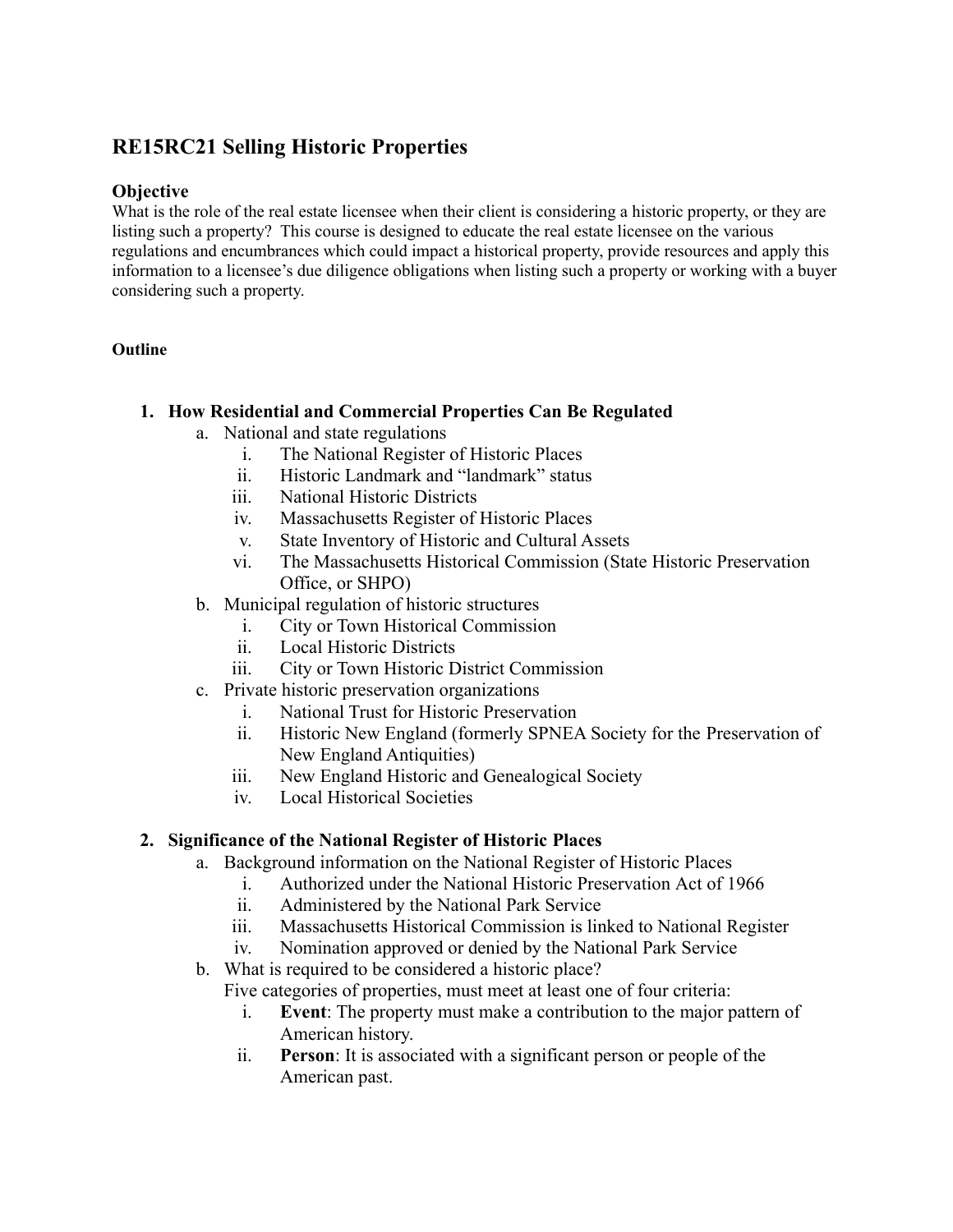- iii. **Design/Construction**: Distinctive characteristics, such as architecture and construction methods,
- iv. **Information Potential**: Property may provide information or have educational value
- c. Significance of being listed
	- i. Listing a property on the National Register imposes no blanket restrictions on private property owners, except protection if federal money is involved (direct grants, not FHA or VA loans)
	- ii. Mostly "an honorary status with some federal financial incentives"
	- iii. National Register standards are used by other organizations to judge preservation worthiness
	- iv. Register is "official" list of cultural resources across America deemed worthy of preservation
	- v. The Register is acknowledgment by the government of historic value of a property
	- vi. Section 106 of the National Historic Preservation Act requires review of impacts if federal money or a federal permitting process is involved
	- vii. State funding or state permitting triggers a review by the Massachusetts Historical Commission
	- viii. Local permitting does not require MHC review
	- ix. National Register properties may be subject to stricter regulations of a Local Historic District
	- x. If owner objects to listing on the Register, the State Historic Preservation Office may declare a property a Historic Building – "Any building or structure which has been certified … to meet eligibility requirements for individual listing on the National Register of Historic Places."
- d. Benefits to listing on the National Register
	- i. Recognition of significance
	- ii. Tax incentives for renovation of income-producing properties
	- iii. Limited protection from governmental projects
- iv. Grants and funding opportunities, mostly to non-profits and municipalities
- e. Massachusetts Register of Historic Places
	- i. Listing on the National Register automatically includes placement on the State Register
	- ii. More than 60,000 properties
	- iii. Published once a year by the Massachusetts Historical Commission

## **3. How Local Historic Districts Can Affect Property Use and Values**

- a. Local Districts are potentially the most restrictive designations affecting use, alteration and sales
	- i. Historic District Commissions have jurisdiction over the exterior look of properties within the district, demolition of buildings, new construction and additions
	- ii. Some work that does not require a building permit may require a certificate from the Historic District Commission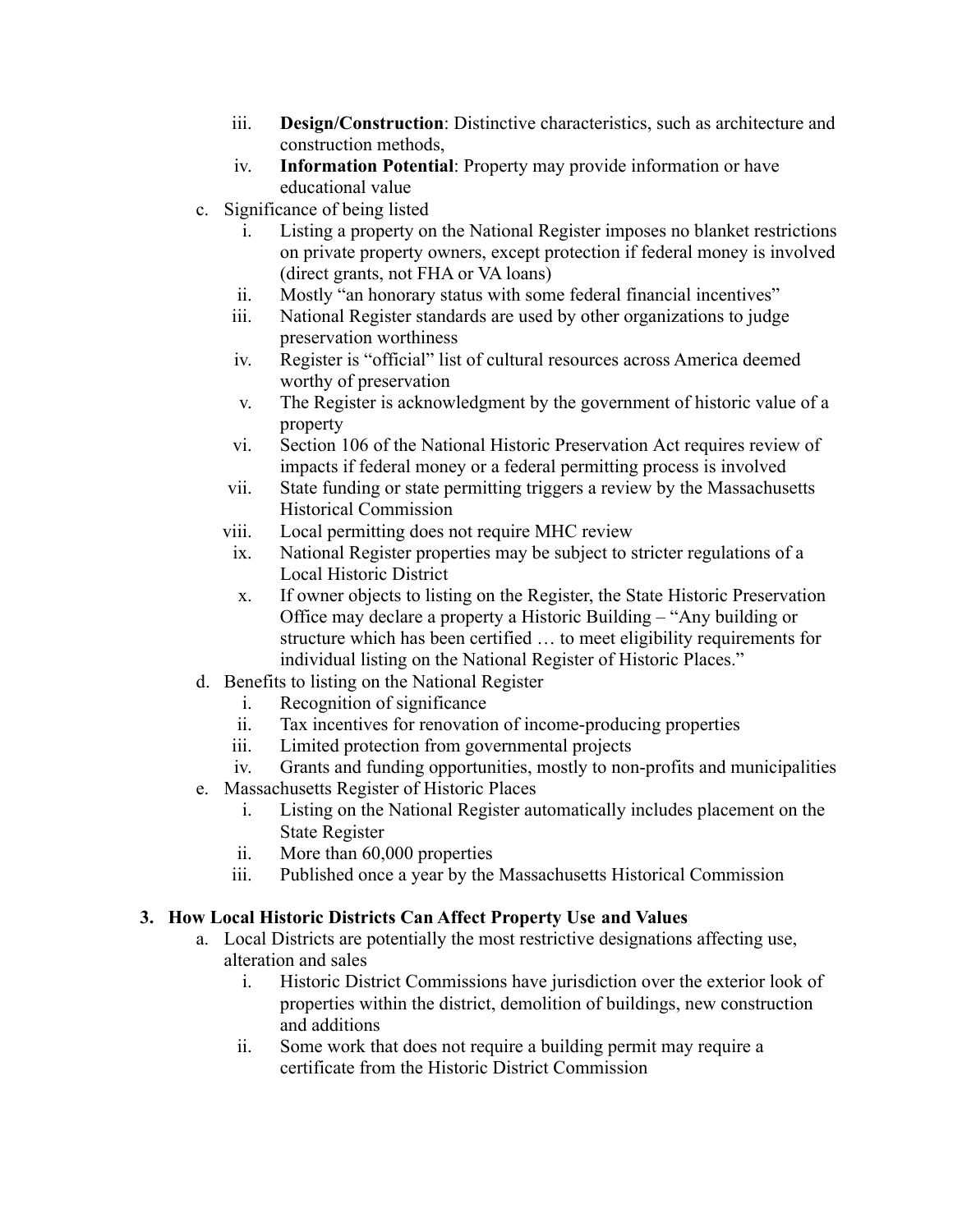- b. Local Historic Districts enabled under Chapter 40C of the Massachusetts General Laws
	- i. Districts are established by a 2/3 vote of town meeting or city council, governed by a separate Historic District Commission, whose members are appointed by the selectmen or city council
	- ii. Boundaries must be established in enabling legislation
	- iii. Property owners cannot "opt out" of inclusion
	- iv. No requirement that any property within the district be listed on the National or State Registers
	- v. District guidelines apply to *all* properties within the district
	- vi. Bylaw may provide for an appeal of decisions to a regional planning agency or to Superior Court
		- Certificate of Appropriateness
		- Certificate of Non-Applicability
		- Certificate of Hardship
- c. Advantages of Local Historic Districts
	- i. Stability of property values
	- ii. Predictability of adjacent development
	- iii. Availability of renovation assistance
	- iv. Local decision-making
- d. Disadvantages of Local Historic Districts
	- i. Restrictions on future development
	- ii. Regulations are subject to change
	- iii. May be more restrictive than national designations
	- iv. Decision-makers may not be experts in the field

### **4. Other preservation methods**

- a. Preservation Easements
	- i. Similar to a conservation easement; usually purchased by or gifted to a non-profit or a government entity
	- ii. May prohibit physical changes, alteration of building use, and uses not historically appropriate
	- iii. May be used to protect historic vistas, rural land, stone walls
	- iv. Recorded at the Registry of Deeds as an encumbrance
	- v. May impact the resale value of the property
- b. Demolition Delay Bylaws
	- i. Approximately 92 communities have adopted bylaws to delay demolition of historic properties
	- ii. Public or private buildings. Owner cannot object
	- iii. Provide a window in which preservation alternatives must be explored
	- iv. Local Historical Commission holds hearing and votes whether to delay
	- v. Can be enacted in a city or town without a Historic District
	- vi. Delay period can be as little as 21 days; most delays are for 3, 6, or 12 months
- c. Application of other laws and regulations to historic structures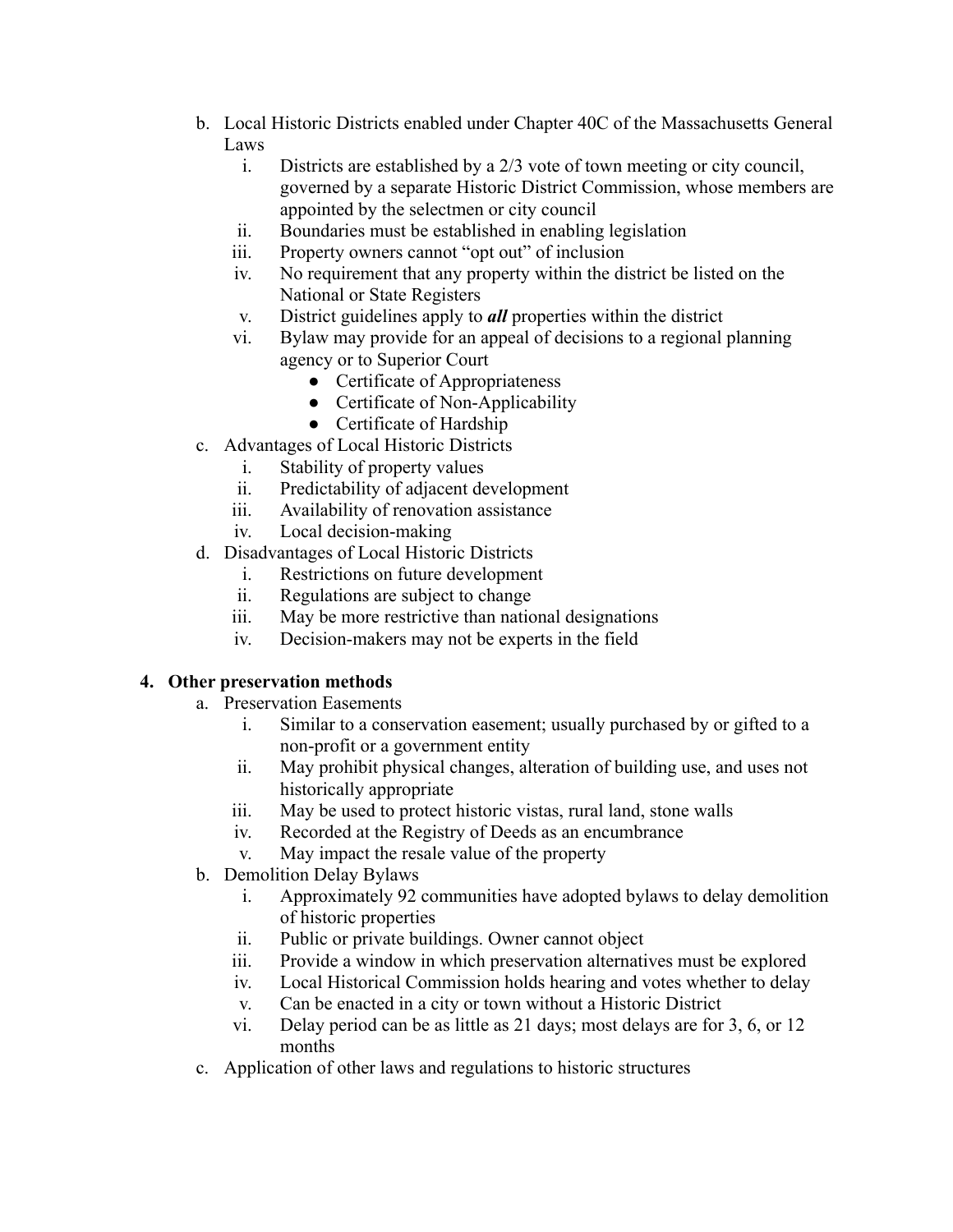- i. Building code has exemptions for "Historic Buildings," House Museums or Preserved Buildings
- ii. Other laws remain in effect: Zoning, Lead Paint, State Sanitary Code, Title 5, Americans With Disabilities Act (applies to public buildings), Wetlands Protection Act

# **5. Tax Incentives**

- a. Massachusetts Historic Rehabilitation Tax Credit Program
	- i. Offers up to 20% of cost of certified rehabilitation work in state income tax credits
	- ii. Building must be income-producing and not entirely owner-occupied
	- iii. Must be listed, or eligible for listing, on the National Register of Historic Places
- b. Federal Historic Preservation Tax Incentives

Eligible renovations result in a dollar-for-dollar reduction in the amount of federal income tax owed

- 20% tax credit for the certified rehabilitation of certified historic structures.
- 10% tax credit for the rehabilitation of non-historic, non-residential buildings built before 1936.

## **6. Due Diligence in Transactions Involving Historic Properties**

- a. Licensees must disclose material facts they are aware of that may affect the actions of a buyer or seller, such as historic designations, preservation easements, and regulations limiting use and/or alteration.
- b. When listing a property
	- i. Ask the seller for any information on history and designations
	- ii. Contact the Local Historical Commission for information on the State Register and National Register
	- iii. Check with the neighborhood association if one exists
	- iv. Check records at Town Hall Building Inspector and Planning Department
	- v. Historic District regulations and boundary maps
	- vi. Check Registry of Deeds for easements, deed restrictions, and encumbrances
	- vii. Document your sources, and provide guidance on where to find answers
	- viii. Online resources for selling historic properties
		- [www.historicproperties.com](http://www.historicproperties.com/)
			- [www.oldhouses.com](http://www.oldhouses.com/)
			- [www.historicproperties.com](http://www.historicproperties.com/)
			- [savingplaces.org/magazine-advertising-historic-properties](https://savingplaces.org/magazine-advertising-historic-properties)
			- [www.architecturaldigest.com/](https://www.architecturaldigest.com/)
			- [www.preservationdirectory.com](https://www.preservationdirectory.com)
			- [www.historicforsale.com](https://www.historicforsale.com)
			- [www.historicnewengland.com](https://www.historicnewengland.com)
- c. Considerations for buyers of historic properties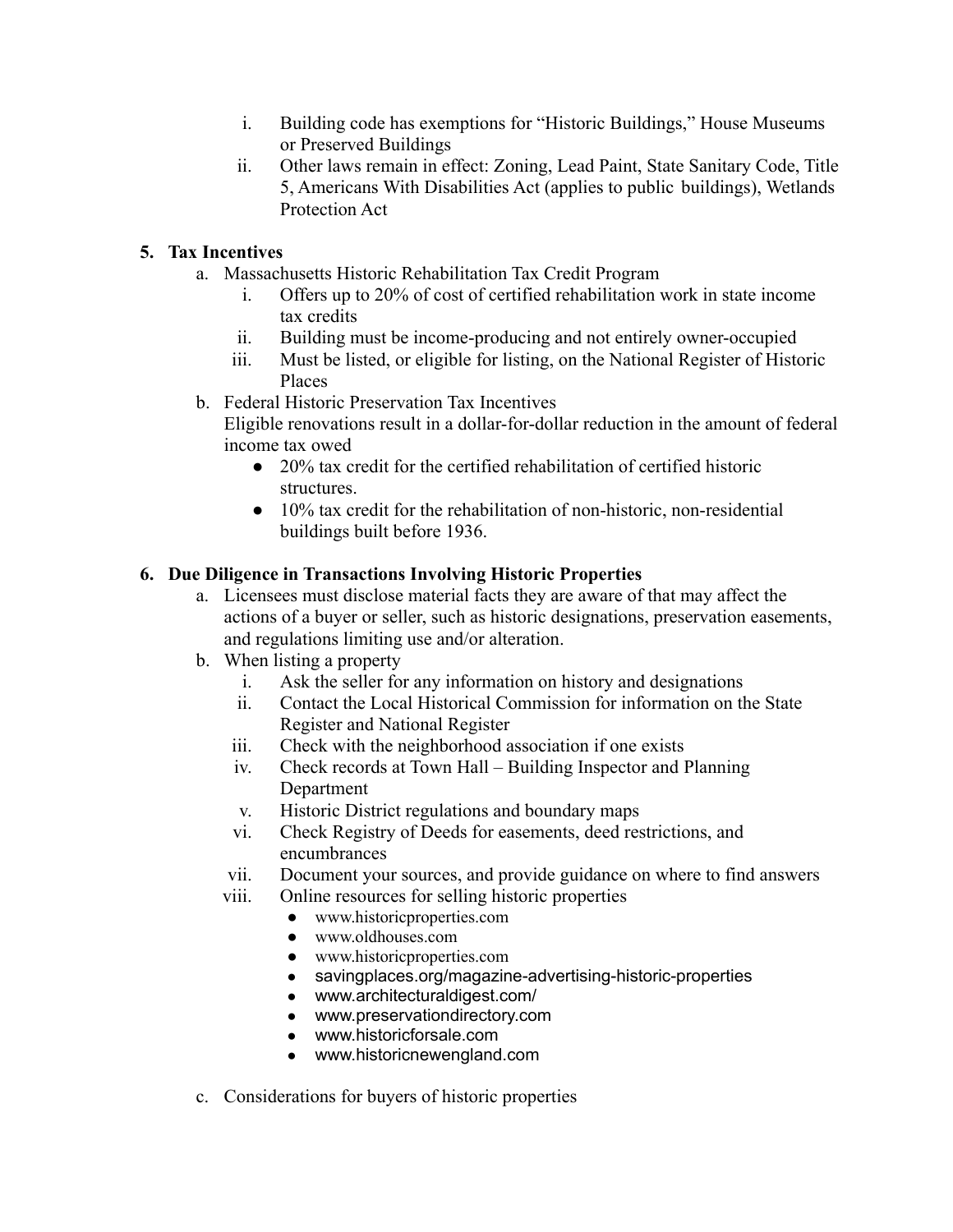- i. Future value
- ii. Lifestyle/use/limitations
- iii. Increased costs of repair/replacement/insurance
- iv. Tax incentives for repairs and restoration

### **7. Review of Architectural Styles**

- Cape Cod Style 1600s Present
- First Period,  $1600s 1700s$
- Georgian,  $1700 1780$
- Federal,  $1780 1820$
- Greek Revival, 1825-1860
- Gothic Revival,  $1840 1880$
- Italianate, 1840-1885
- Second Empire,  $1855 1885$
- Stick Style, 1860 -1890
- Queen Anne,  $1880 1910$
- Shingle Style,  $1880 1900$
- Craftsman,  $1905 1930$
- Colonial Revival, 1880 Present
- Ranch,  $1920$  Present
- "Home in a Box," 1920 1960
- Raised Ranch, 1960 Present

### **References & Resources**

- National Register of Historic Places: https://www.nps.gov/subjects/nationalregister/index.htm
- National Trust for Historic Preservation: [www.preservationnation.org](http://www.preservationnation.org)
- National Historic Preservation Act of 1966, Section 106: https://www.achp.gov/sites/default/files/regulations/2017-02/regs-rev04.pdf
- Massachusetts Historical Commission: [www.sec.state.ma.us/mhc/mhcidx.htm](http://www.sec.state.ma.us/mhc/mhcidx.htm)
- Massachusetts Historical Commission Publications: <http://www.sec.state.ma.us/mhc/mhcpub/pubidx.htm>
- Preservation Easements: MGL Chapter 184, Section 31, <http://www.malegislature.gov/Laws/GeneralLaws/PartII/TitleI/Chapter184/Section31>
- Local Historic Districts: MGL Chapter 40C, [www.malegislature.gov/Laws/GeneralLaws/PartI/TitleVII/Chapter40C](http://www.malegislature.gov/Laws/GeneralLaws/PartI/TitleVII/Chapter40C)
- State Building Code, Historic Buildings Section, 780 CMR 780.9309 <http://www.mass.gov/eopss/docs/dps/780-cmr/780093.pdf>
- Massachusetts Historic Rehabilitation Tax Credit Program: <http://www.sec.state.ma.us/mhc/mhctax/taxidx.htm>
- Federal Preservation Tax Incentives <http://www.nps.gov/tps/tax-incentives/taxdocs/about-tax-incentives-2012.pdf>

### **Relevant Judicial Cases**

- Permit denial by Historic District Commission did not constitute a taking of property; *Collins v. Historic District Commission of Carver, 73 Mass. App. Ct. 388*
- Variances may be denied for building alterations that violate with Historic District regulations: